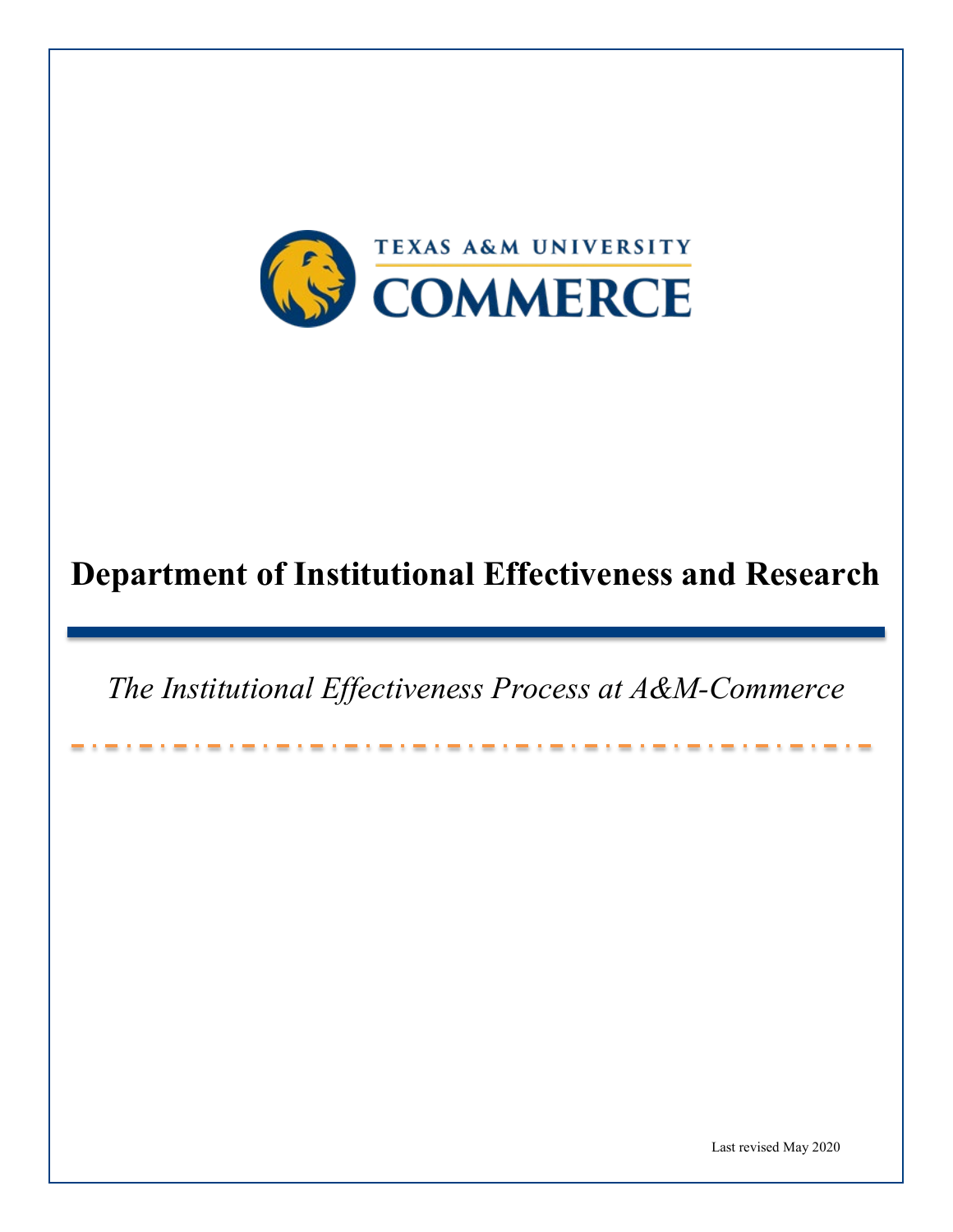#### **The Department of Institutional Effectiveness and Research**

The Department of Institutional Effectiveness and Research (IER) serves Texas A&M University-Commerce in a variety of capacities to ensure student success and promote strategic planning and continuous data-driven improvement.



## **Chief Responsibilities**

• Guide faculty and administrators through program approvals

the contract of the contract of the contract of the contract of

- Assist in efforts to assess student learning
- Guide the accreditation processes for colleges, programs, and the university
- Provide institutional data to decision makers
- Administer university level surveys and interpret results for improvement
- Complete mandatory reporting at the federal, state, and System Office levels
- Conduct research projects in order to assess and diagnose issues for institutional effectiveness and improvement

# **Institutional Effectiveness (IE) Area within IER – Planning for Effectiveness**

The IER Department supports the engagement of Texas A&M University-Commerce in continuous improvement by serving as the support and resource center for strategic planning and continuous data-driven improvement. One area in which effectiveness is accomplished through our department is in the systematic process of collection, review, and use of data for continuous improvement of student learning and the environment that supports student learning.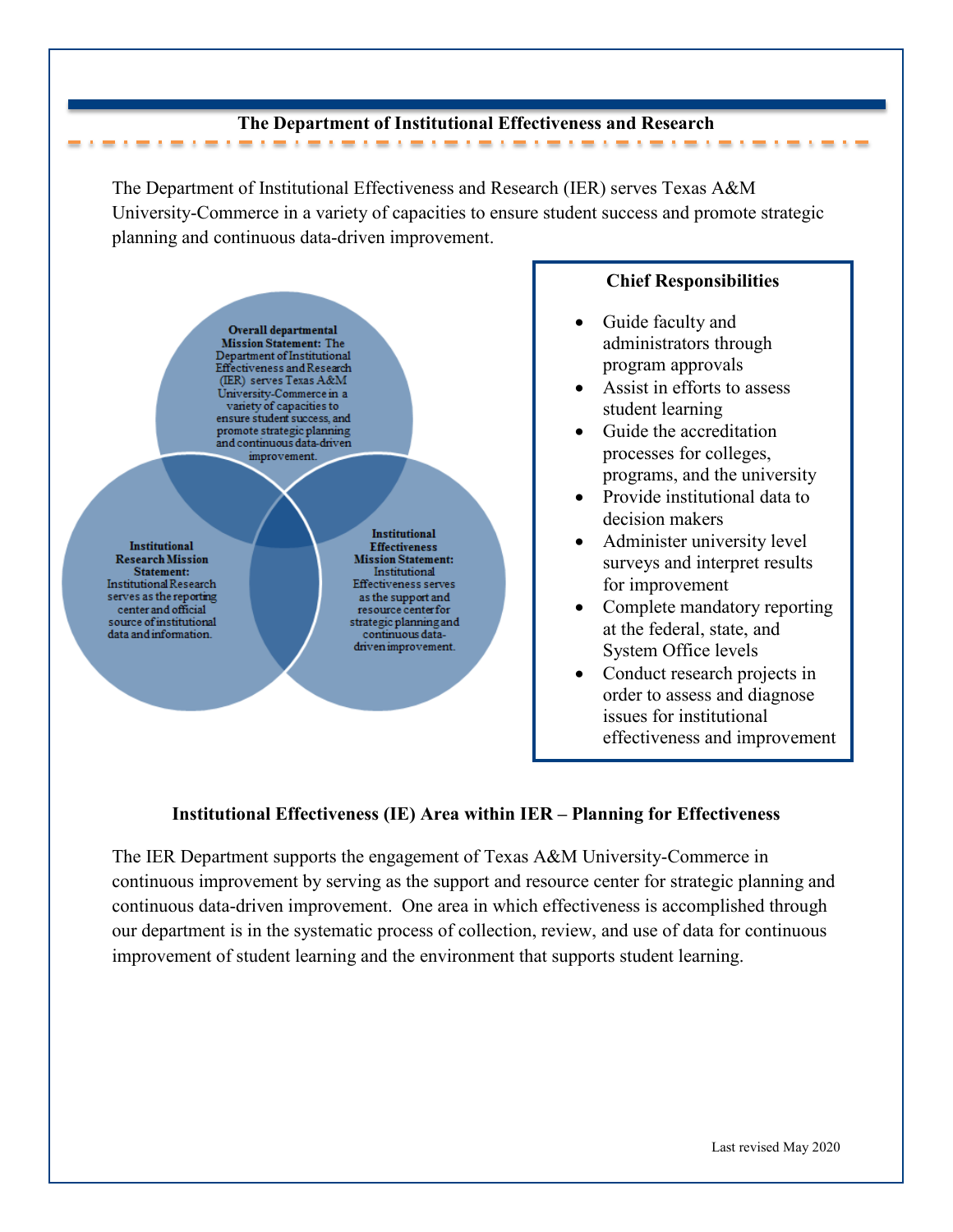#### **How planning for effectiveness is accomplished – IE Process**

-----

٠

Every year, each academic program and divisional support unit engages in institution-wide, ongoing efforts of continuous improvement by identifying expected student learning outcomes and goals, assessing the extent to which these outcomes and goals are achieved, and providing evidence of seeking improvement based on analysis of these results. Texas A&M University-Commerce utilizes the Nuventive Improvement Platform to facilitate the collection of annual assessment results.

## **Institutional Effectiveness**

**Assessment Plans** articulate desired student learning outcomes and goals, describe the methods by which they will be assessed, and set appropriate standards of performance for the coming year.

**Assessment Results** describe the assessment results of the prior year, processes used to analyze collected results, and actions being taken to use the results to seek improvements, as needed.



The annual assessment of student learning outcomes from each academic program and support unit enables A&M-Commerce to make data-driven decisions and to engage in efforts of continuous improvement.

. . . . . . . . . . . . . . . .